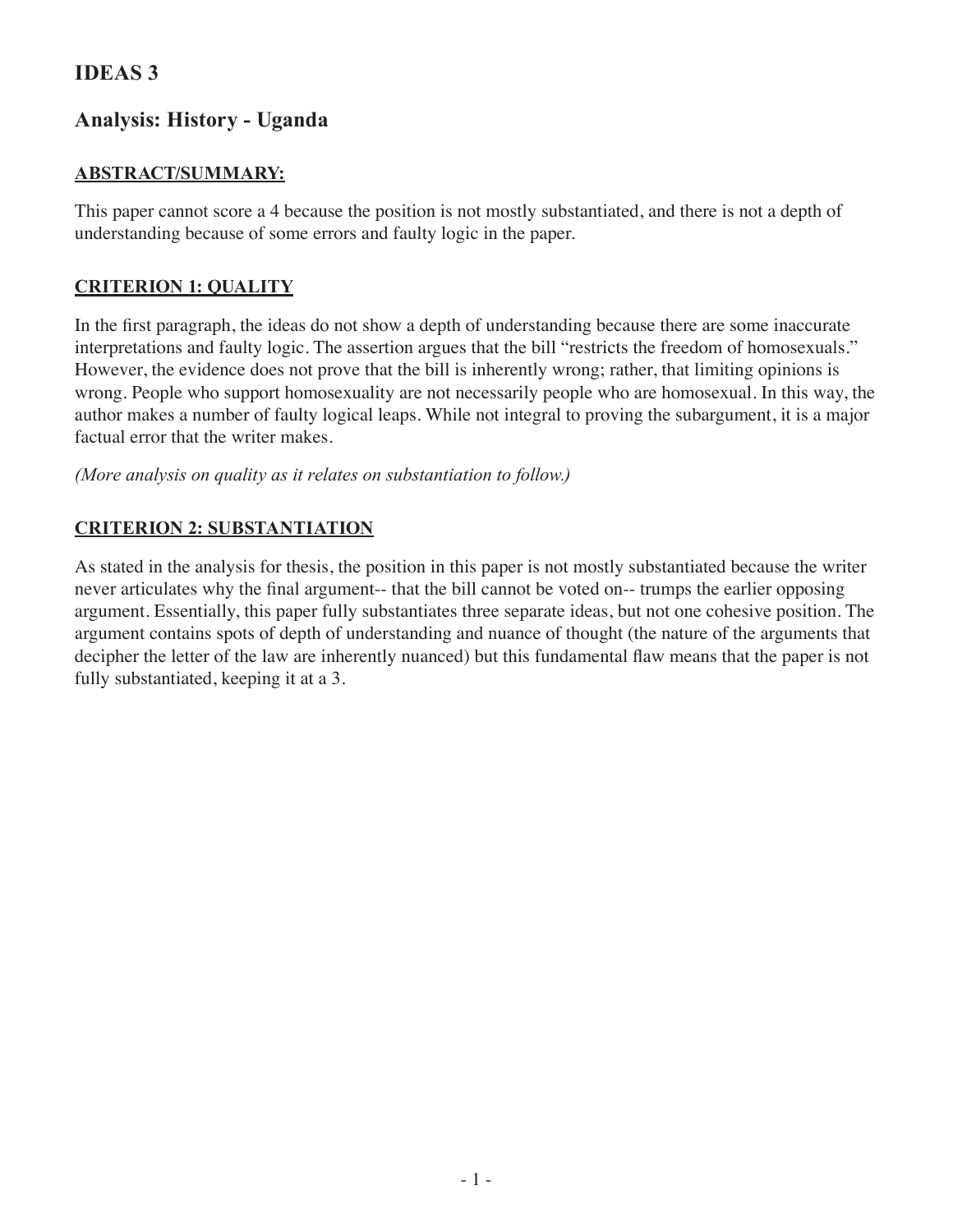#### **Essay: History - Uganda**

February 8, 2011

Composition- Mr. Melvin CHPRIDE

Anchor Paper PBA # 6

As stated in the United Nations Declaration of Human Rights (UNDHR), "Whereas recognition of the inherent dignity and of the equal and inalienable rights of all members of the human family is the foundation of freedom, justice and peace in the world." The purpose of the UNDHR is to outline the rights that all humans are entitled to. The proposed Anti-Homosexual bill in Uganda, which is a bill to eradicate homosexuals, is a violation of the UNDHR because it infringes on the freedom of expression of homosexuals. However, the proposed bill abides by the will of the majority of citizens in Uganda. Although that may be the case, the proposed bill is ultimately a violation of the UNDHR.

To begin, the Anti- homosexual bill proposed in Uganda violates the Universal Declaration of Human Rights because it restricts the freedom of homosexuals. In Uganda, 4% of the population approve of homosexuality. If the bill is passed, that 4% will be prosecuted and imprisoned along with homosexuals. Article 19 of the UDHR states, "Everyone has the right to freedom of opinion and expression; this right includes freedom to hold opinions without interference…" This right is repressed by the bill, thus labeling it a violation of the UDHR. Without the Anti- homosexual bill, opponents to homosexuality have the right to voice their outcries against the practice while proponents for it have the right to voice their support. The use of the phrase, "freedom of opinion" proposes the idea that no one can be forced to have a certain opinion. The government or members of the majority in a society cannot compel an individual to think the same as them. Also, the use of the phrase "freedom of expression" reveals that people have the right to express themselves in a homosexual manner without fearing persecution. To conclude, the purpose of the bill is to eradicate the homosexual expression.

Many proponents of the Anti-homosexuality bill claim that it does not violate the Universal Declaration of Human Rights because the law meets the rule of the majority. In Uganda, 96% of the population disprove of the practice of homosexuality, therefore the government must abide by the democratic vote of the majority. In article 21 of the UNDHR it states, "The will of the people shall be the basis of the authority of the government; this will shall be expressed in patriotic and genuine elections which shall be universal..." The Declaration specifies that the majority vote shall elect a government by the "will of the people". The use of this phrase suggests that the will of the people is related to the majority vote which would be 96% of Uganda in support for the bill. The use of the phrase "genuine elections" reveals that if the people of Uganda vote on the Bill, it should be passed into a law. To disregard the vote of the majority in order to appease the acts of the minority is undemocratic. To conclude, the Anti-Homosexuality Bill is not a violation of the UNDHR since it was proposed by the will of the people.

Ultimately, the proposed Anti-Homosexuality bill is a violation of the UNDHR. Although it offers an election by a democratic process, the subject of the Anti-Homosexual bill, which is the persecution of homosexuals, cannot be voted on. In article 2 of the UNDHR it states, "Everyone is entitles to all the rights and freedoms set forth in this Declaration, without distinction of any kind…Furthermore, no distinction shall be made on the basis of the political, jurisdictional or international status of the country…" This statement reveals that the Anti-Homosexuality bill in Uganda is in fact a violation of the UNDHR because